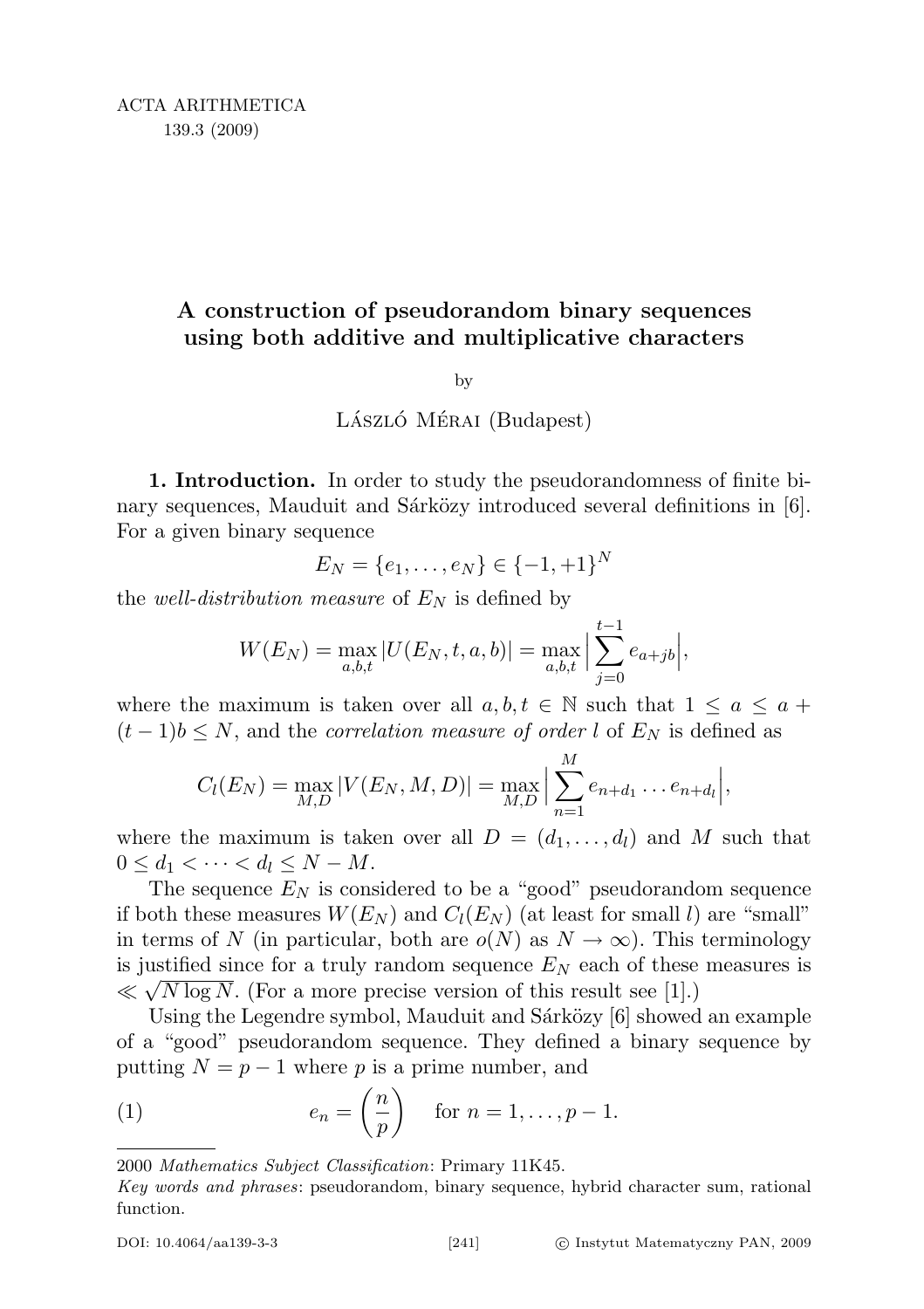They proved that

 $W(E_{p-1}) \ll p^{1/2} \log p$ ,  $C_l(E_{p-1}) \ll lp^{1/2} \log p$ .

Other large families of binary sequences with strong pseudorandom properties were studied in [4], [3], [5], [8], [7], [10].

In this paper a new construction of a large family of pseudorandom binary sequences is presented which uses both additive and multiplicative characters.

Let p be a prime,  $\psi$  an additive character,  $\chi$  a multiplicative character in  $\mathbb{F}_p$ ,  $\alpha \in \mathbb{C}$  with  $|\alpha|=1$ , and  $f(x), g(x), q(x), r(x) \in \mathbb{F}_p[x]$ . Let us define  $E_p$  by

(2) 
$$
e_n = \begin{cases} +1 & \text{if } \Re\mathfrak{e}\left(\alpha\psi\left(\frac{f(n)}{g(n)}\right)\chi\left(\frac{q(n)}{r(n)}\right)\right) \geq 0\\ -1 & \text{otherwise.} \end{cases}
$$
 and  $g(n), r(n), q(n) \neq 0$ ,

Note that this construction generalizes several earlier ones:

CONSTRUCTION 1: If  $\chi$  is the Legendre symbol,  $\psi$  is the trivial additive character,  $\alpha = 1$ ,  $r(x)$  is a non-zero constant polynomial, we get an extended variant of  $(1)$ , studied in  $[3]$ :

$$
e_n = \begin{cases} \left(\frac{q(n)}{p}\right) & \text{for } p \nmid q(n), \\ 1 & \text{for } p \mid q(n), \end{cases} \quad \text{for } n = 1, \dots, p.
$$

CONSTRUCTION 2: If  $\chi$  is a general multiplicative character,  $\psi$  is the trivial additive character,  $\alpha = 1$ ,  $r(x)$  is a non-zero constant polynomial, we get the construction studied in [8], [10], [9]:

$$
e_n = \begin{cases} +1 & \text{if } \Re(\chi(q(n))) \ge 0, \\ -1 & \text{otherwise,} \end{cases} \quad \text{for } n = 1, \dots, p.
$$

CONSTRUCTION 3: If  $\psi$  is the additive character of the form  $\psi(n) =$  $e(n/p)$  (where now  $e(\alpha) = e^{2\pi i \alpha}$ ),  $\chi$  is the trivial multiplicative character,  $\alpha = i$ , then we get a variant of pseudorandom sequences studied in [4], [5], [7]:

$$
e_n = \begin{cases} +1 & \text{if } r_p\left(\frac{f(n)}{g(n)}\right) < \frac{p}{2} \text{ for } p \nmid g(n), \\ -1 & \text{otherwise,} \end{cases} \quad \text{for } n = 1, \dots, p,
$$

where  $r_p(n)$  denotes the least non-negative residue of n modulo p.

Let us introduce the following notations: for a rational function  $F(x) =$  $f(x)/g(x)$  let deg  $F(x) = \deg f(x) - \deg g(x)$  and  $\deg^* F(x) = \deg f(x) +$ deg  $g(x)$ . Finally, let us denote the algebraic closure of  $\mathbb{F}_p$  by  $\mathbb{F}_p$ .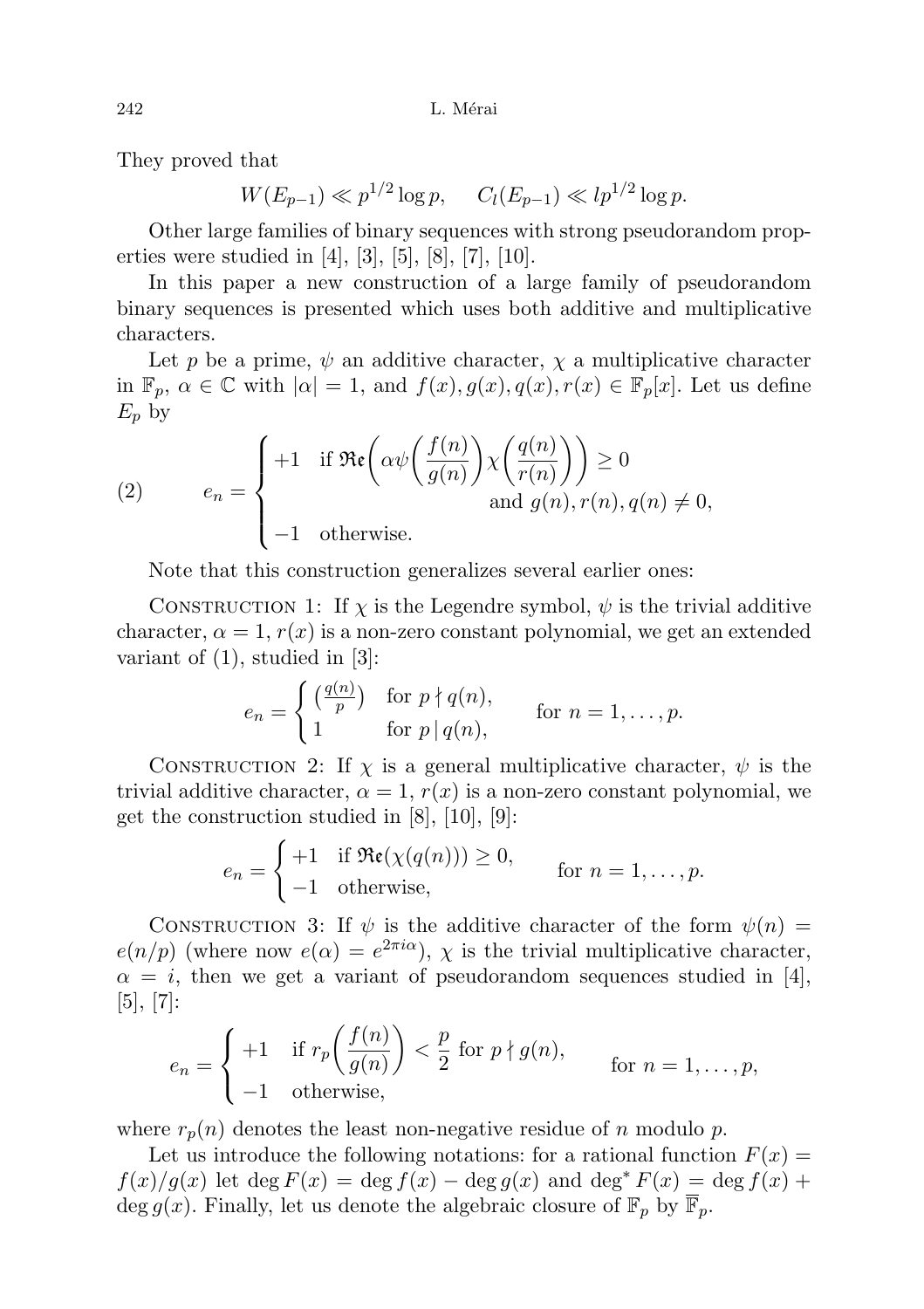THEOREM 1. Assume that p is a prime number,  $\chi$  is a non-principal multiplicative character modulo p of order d,  $\psi$  is a non-principal additive character modulo p,  $\alpha \in \mathbb{C}$  with  $|\alpha| = 1$ ,  $F(x) = f(x)/g(x)$ ,  $Q(x) =$  $q(x)/r(x) \in \mathbb{F}_p(x)$  are rational functions such that  $(q(x), f(x)) = 1$  and  $(q(x), r(x)) = 1$  and neither  $q(x)$  nor  $r(x)$  has a multiple zero in  $\overline{\mathbb{F}}_p$ , and the binary sequence  $E_p = \{e_1, \ldots, e_p\}$  is defined by (2). Then

(3) 
$$
W(E_p) \ll (\deg^* F + d \deg^* Q) p^{1/2} (\log p)^2
$$
.

THEOREM 2. Let  $p, F(x), Q(x)$  and  $E_p$  be as in Theorem 1. Assume also that  $l \in \mathbb{N}, 2 \leq l < p$  and one of the following conditions holds:

\n- (a) 
$$
l = 2
$$
;
\n- (b)  $(4 \deg g)^l < p$ ,  $(4 \deg^* Q)^l < p$ ;
\n- (c)  $g(x) = (x + a_1) \dots (x + a_k)$  (with  $a_i \neq a_j$  for  $i \neq j$ ) and  $l \deg g < p/2$ ,  $(4 \deg^* Q)^l < p$ .
\n

Then

(4) 
$$
C_l(E_p) \ll (l+1)(\deg^* F + d \deg^* Q)p^{1/2}(\log p)^{l+1}.
$$

2. On hybrid character sums. The proofs of Theorems 1 and 2 will be based on hybrid character sum estimates. For rational functions  $F(x)$ ,  $Q(x)$  $\in \mathbb{F}_p(x)$  denote the union of the sets of poles of  $F(x)$  and  $Q(x)$  by S.

DEFINITION 3. For  $F(x)$ ,  $Q(x) \in \mathbb{F}_q(x)$  the character sum

$$
\sum_{n \notin \mathcal{S}} \psi(F(n)) \chi(Q(n))
$$

is degenerate if

 $F(x) = H(x)^p - H(x) + b$  for some  $b \in \mathbb{F}_q$  and  $H(x) \in \mathbb{F}_q(x)$ 

and

 $Q(x) = bH(x)^d$  for some  $b \in \mathbb{F}_q$  and  $H(x) \in \mathbb{F}_q(x)$ .

If the character sum is degenerate, then all of the terms are constant, so one cannot give a non-trivial upper bound for the sum. For non-degenerate sums Perel'muter gave a non-trivial upper bound in [11]:

THEOREM 4. Let  $\mathbb{F}_q$  be a finite field of characteristic p,  $\chi$  be a nonprincipal multiplicative character of  $\mathbb{F}_q$  of order d, and  $\psi$  be a non-principal additive character of  $\mathbb{F}_q$ . Let  $F(x) = f(x)/g(x), Q(x) = q(x)/r(x) \in \mathbb{F}_q(x)$ . Assume that the hybrid character sum is not degenerate and the following conditions hold:

- (1) If  $F = f/g_1^{\lambda_1} \dots g_r^{\lambda_r}$ , where the polynomials  $g_1, \dots, g_r$  are non-constants and  $(g_1, \ldots, g_r) = 1$  then  $p \nmid \lambda_i$  when  $\lambda_i > 0$  for  $i = 1, \ldots, r$ and  $p \nmid \deg F$  when  $\deg F > 0$ .
- (2) If  $Q = q_1^{n_1} \dots q_u^{n_u}/r_1^{m_1} \dots r_v^{m_v}$  then  $0 < n_i, m_i < d$  for all i.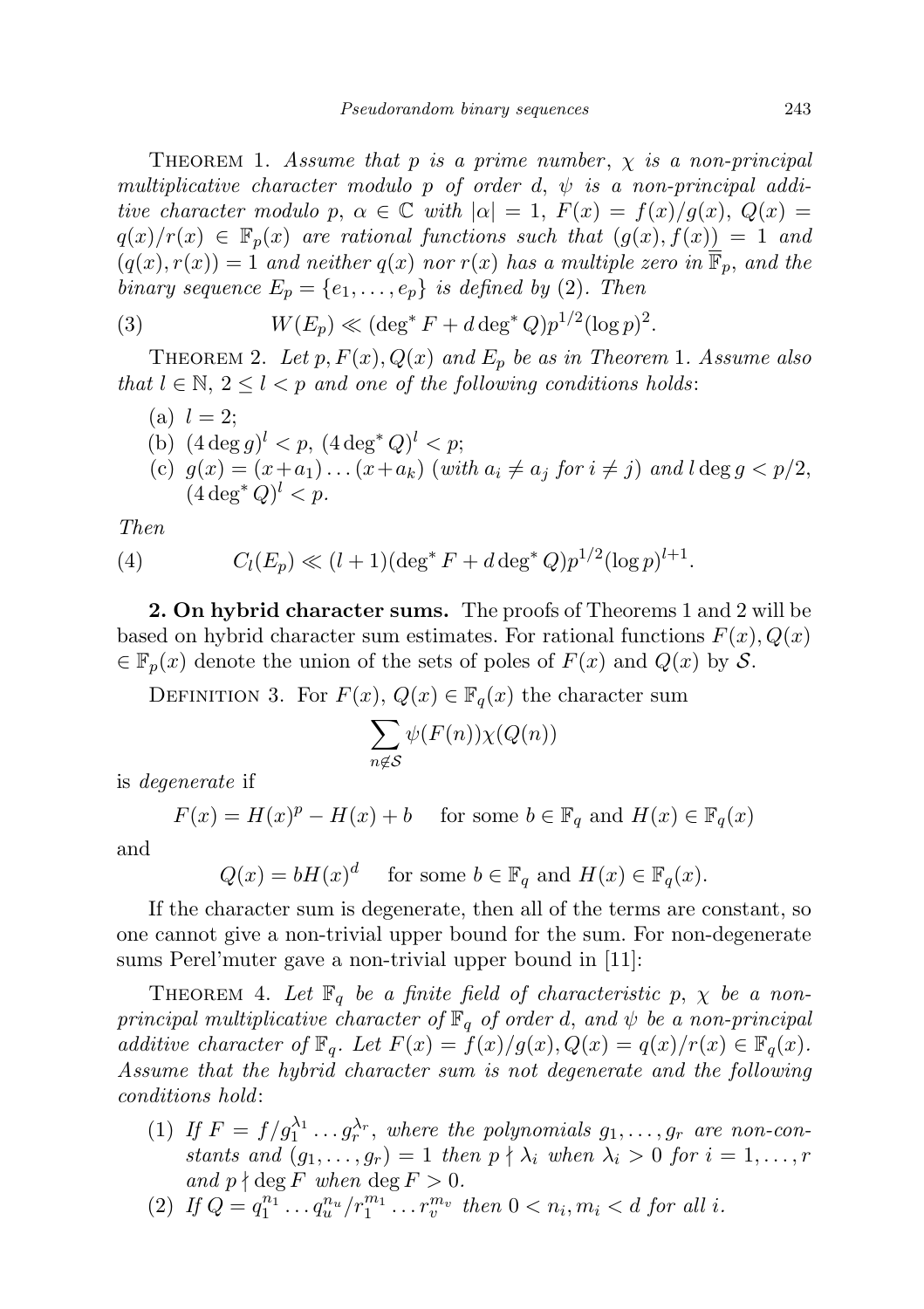Then

(5) 
$$
\left| \sum_{n \notin S} \psi(F(n)) \chi(Q(n)) \right| \le (d_1 + d_2 - 2) q^{1/2} + d_1 + d_2 + 1
$$

with

$$
d_1 = \max\{\deg f, \deg g\} + s + \lambda, \quad d_2 = \deg q + \deg r + \mu,
$$

where s is the number of distinct zeros of g,  $\lambda$  is 0 if  $\deg g \geq \deg f$  and 1 otherwise,  $\mu$  is 0 if d  $\deg Q$  and 1 otherwise.

THEOREM 5. Let p be a prime, let  $\psi$  be a non-principal additive character of  $\mathbb{F}_p$ , and  $\chi$  a non-principal multiplicative character of  $\mathbb{F}_p$  of order d. Furthermore, let  $F = f/g$ ,  $Q = q/r$  be non-zero rational functions over  $\mathbb{F}_p$ , and let s be the number of distinct zeros of g in  $\overline{\mathbb{F}}_p$ . Suppose that  $g(x) \nmid f(x)$ and  $Q(x)$  is not of the form  $bB(x)^d$  for any  $b \in \mathbb{F}_p$  and  $B(x) \in \mathbb{F}_p(x)$ . If  $1 \leq N < p$  then

(6) 
$$
\left| \sum_{\substack{0 \le n < N \\ n \notin \mathcal{S}}} \psi(F(n)) \chi(Q(n)) \right|
$$
  
\$\leq 3 (\max\{\deg f, \deg g\} + s + \deg q + \deg r) p^{1/2} \log p\$.

Proof. We can assume that the degrees of all the polynomials are less than p since the result is trivial otherwise.

It follows from the basic properties of additive characters that

$$
\sum_{r=0}^{N-1} \frac{1}{p} \sum_{u=0}^{p-1} \psi(u(n-r)) = \begin{cases} 1 & \text{if } 0 \le n < N, \\ 0 & \text{otherwise.} \end{cases}
$$

Let us denote the character sum in (6) by  $S_N$ . We have

$$
S_N = \sum_{n \notin S} \psi(F(n)) \chi(Q(n)) \sum_{r=0}^{N-1} \frac{1}{p} \sum_{u=0}^{p-1} \psi(u(n-r))
$$
  
=  $\frac{1}{p} \sum_{u=0}^{p-1} \left( \sum_{r=0}^{N-1} \psi(-ur) \right) \left( \sum_{n \notin S} \psi(F(n) + un) \chi(Q(n)) \right)$   
=  $\frac{1}{p} \sum_{u=1}^{p-1} \left( \sum_{r=0}^{N-1} \psi(-ur) \right) \left( \sum_{n \notin S} \psi(F(n) + un) \chi(Q(n)) \right)$   
+  $\frac{N}{p} \sum_{n \notin S} \psi(F(n)) \chi(Q(n))$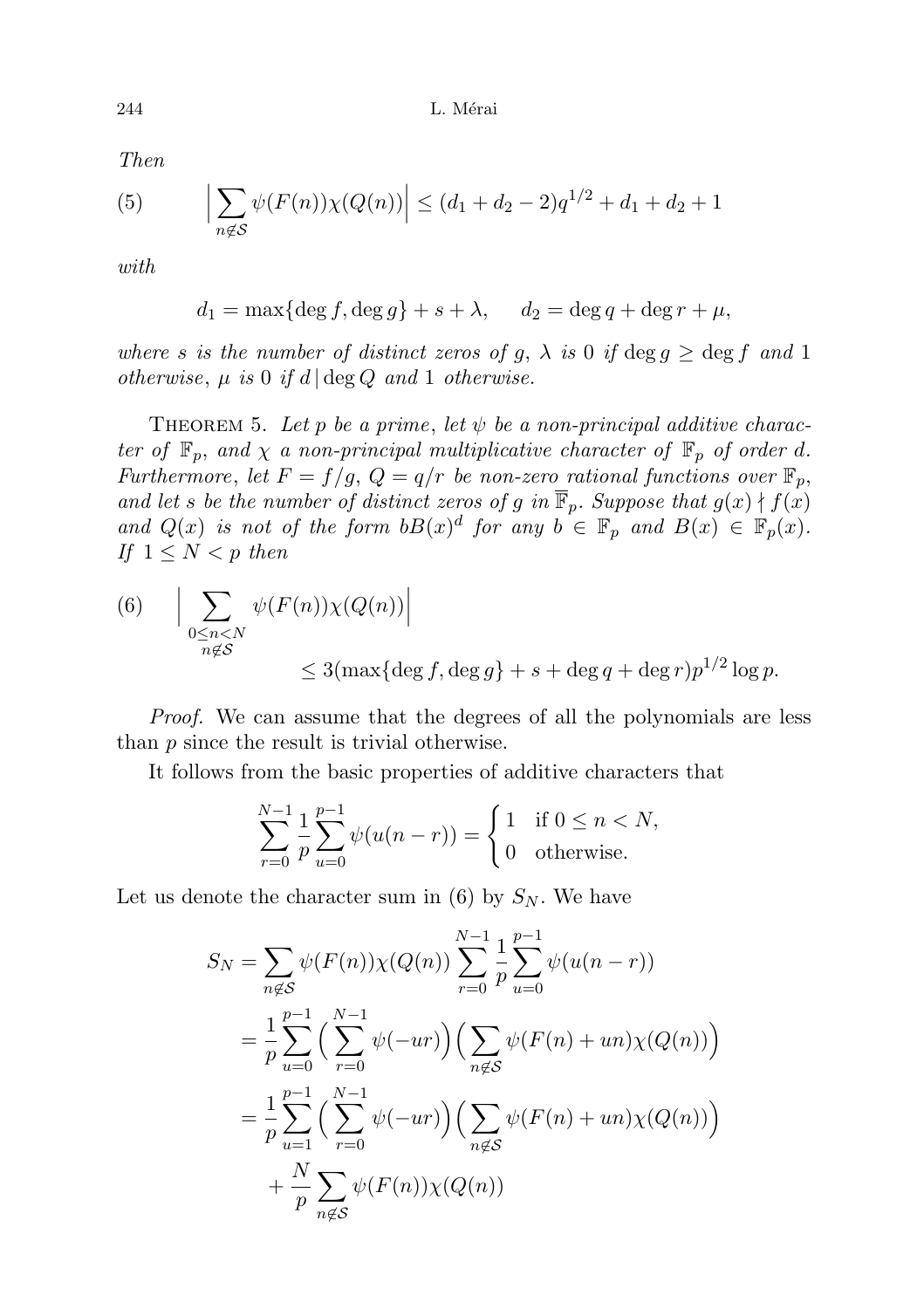and so

(7) 
$$
|S_N| \leq \frac{1}{p} \sum_{u=1}^{p-1} \left| \sum_{r=0}^{N-1} \psi(ur) \right| \left| \sum_{n \notin S} \psi(F(n) + un) \chi(Q(n)) \right| + \frac{N}{p} \left| \sum_{n \notin S} \psi(F(n)) \chi(Q(n)) \right|.
$$

For a fixed  $u$  we consider the rational function

$$
F_u(x) = F(x) + ux = \frac{f(x)}{g(x)} + ux.
$$

To show that  $F_u(x)$  satisfies the conditions of Theorem 4, it suffices to prove that  $F_u(x)$  is not of the form  $A(x)^p - A(x)$  with  $A(x) \in \overline{\mathbb{F}}_p(x)$ . Suppose that

(8) 
$$
F_u(x) = \left(\frac{K(x)}{L(x)}\right)^p - \frac{K(x)}{L(x)}
$$

with  $K(x), L(x) \in \overline{\mathbb{F}}_p[x]$  such that  $(K(x), L(x)) = 1$ . Then

$$
L(x)^p(f(x) + u x g(x)) = (K(x)^{p-1} - L(x)^{p-1})K(x)g(x),
$$

so  $L(x)^p | g(x)$  as  $(K(x), L(x)) = 1$ . Since  $\deg g(x) < p$ , it follows that  $L(x)$ is a nonzero constant polynomial. Thus we get

$$
f(x) + u x g(x) = (\alpha K(x)^p + \beta K(x)) g(x),
$$

and hence

$$
f(x) = (\alpha K(x)^p + \beta K(x) - ux)g(x),
$$

for some  $\alpha, \beta \in \overline{\mathbb{F}}_p$  with  $\alpha \beta \neq 0$ .

Since  $g(x) \nmid f(x)$  and either

$$
\deg(\alpha K(x)^p + \beta K(x) - ux) > p
$$

or

$$
deg(\alpha K(x)^p + \beta K(x) - ux) = 1
$$

we see that (8) cannot hold.

Since  $F(x) + ux$ ,  $F(x)$  and  $Q(x)$  satisfy the conditions of Theorem 4, we deduce from (7) that

$$
|S_N| \le \frac{1}{p} \left( \sum_{u=1}^{p-1} \left| \sum_{r=0}^{N-1} \psi(ur) \right| + N \right)
$$
  
 
$$
2(\max\{\deg f, \deg g\} + s + \deg q + \deg r)p^{1/2}
$$

and

$$
\sum_{u=0}^{p-1} \left| \sum_{r=0}^{N-1} \psi(ur) \right| < \frac{4}{\pi} p \log p + 0.38p + 0.64,
$$

by Theorem 1 in [2].  $\blacksquare$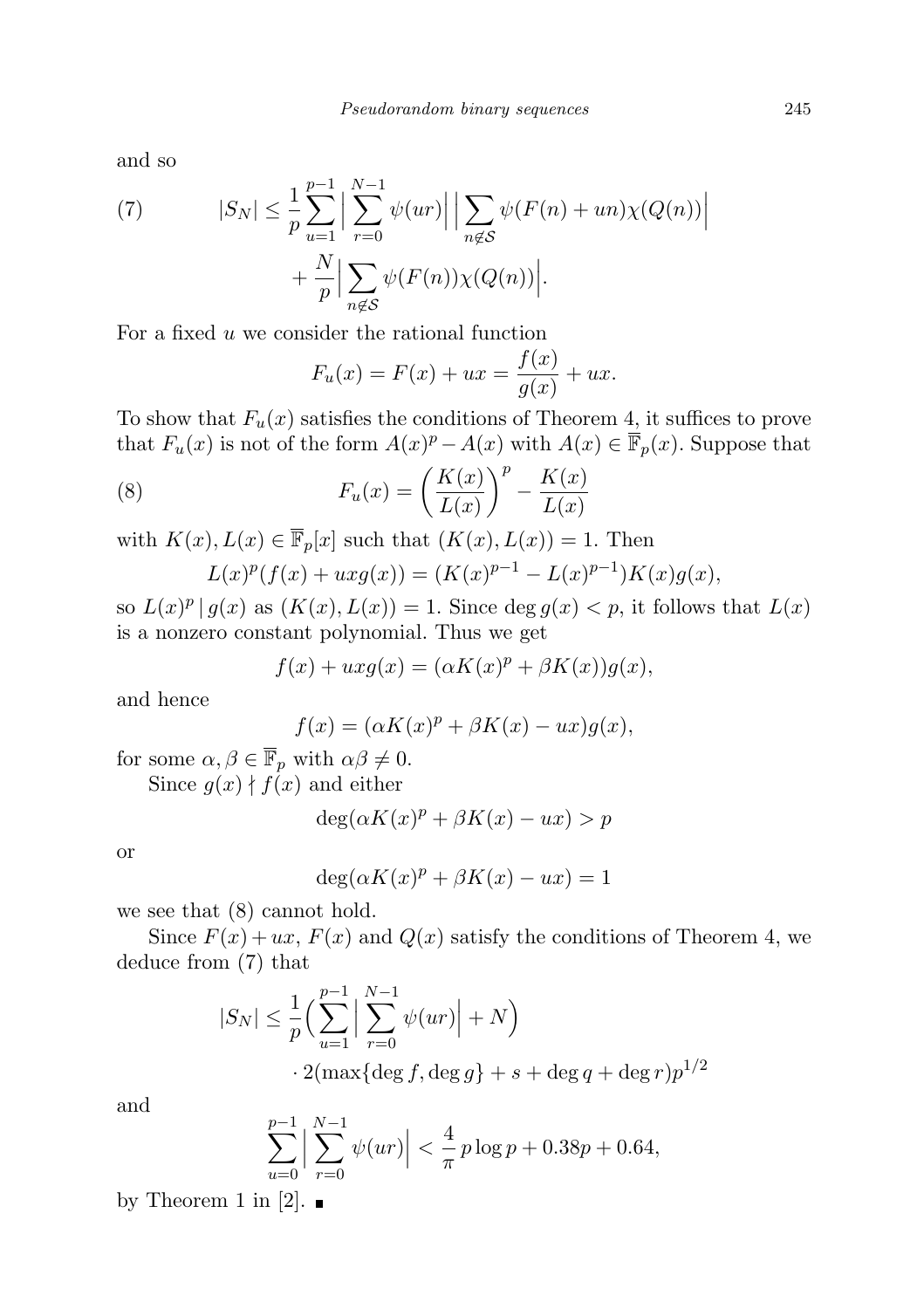**3. The well-distribution measure.** To express the terms of  $E_p$ , we will need the generalization of Lemma 2 in [4].

LEMMA 6. Let  $m \in \mathbb{N}$ , and let  $\varepsilon$  be an mth root of unity. Then

$$
\frac{1}{m} \sum_{-[m/2] < a \leq [m/2]} v_m(a) \varepsilon^a = \begin{cases} +1 & \text{if } -\pi/2 \leq \arg(\varepsilon) < \pi/2, \\ -1 & \text{otherwise,} \end{cases}
$$

where  $v_m(a)$  is a function of period m such that  $v_m(0) = 1$ , and if m is odd, then

$$
v_m(a) = i^a \left( 1 + i \frac{(-1)^a - \cos(\pi a/m)}{\sin(\pi a/m)} \right) \quad \text{if } 1 \le |a| < m/2,
$$

while if m is even, then

$$
v_m(a) = \begin{cases} 0 & \text{if } a \text{ is even} \\ i^a \left(2 - 2i \frac{\cos(a\pi/m)}{\sin(a\pi/m)}\right) & \text{if } a \text{ is odd} \end{cases} \quad \text{if } 1 \le |a| \le m/2.
$$

Furthermore, in both cases,  $v_m(a) \ll m/a$  if  $a \neq 0$ .

*Proof.* For m odd, the statement has been proved in [4]; for m even the proof is similar.

*Proof of Theorem 1.* To prove the desired inequality, consider  $a \in \mathbb{Z}$  and  $b, t \in \mathbb{N}$  such that

(9) 
$$
1 \le a \le a + (t-1)b \le p, \quad b < p.
$$

Then by Lemma 6 we have

$$
U(E_p, t, a, b) = \sum_{j=0}^{t-1} e_{a+jb}
$$
  
=  $\frac{1}{dp} \sum_{\substack{-[dp/2] < h \leq [dp/2]}} v_{dp}(h) \alpha^h$   
 $\cdot \left( \sum_{\substack{0 \leq j \leq t-1 \\ a+jb \notin S}} \psi(F(a+jb))^h \chi(Q(a+jb))^h + \mathcal{O}\left(\sum_{\substack{0 \leq j \leq p \\ a+jb \in S}} 1\right) \right) + \mathcal{O}(\deg f)$   
=  $\frac{1}{dp} \sum_{\substack{-[dp/2] < h \leq [dp/2]}} v_{dp}(h) \alpha^h \left( \sum_{\substack{0 \leq j \leq t-1 \\ a+jb \notin S}} \psi(F(a+jb))^h \chi(Q(a+jb))^{r_d(h)} \right)$   
+  $\mathcal{O}(|S|) + \mathcal{O}(\deg f),$ 

since  $\chi(Q(n))^h = \chi(Q(n))^{r_d(h)}$  for  $n \in \mathbb{F}_p$ .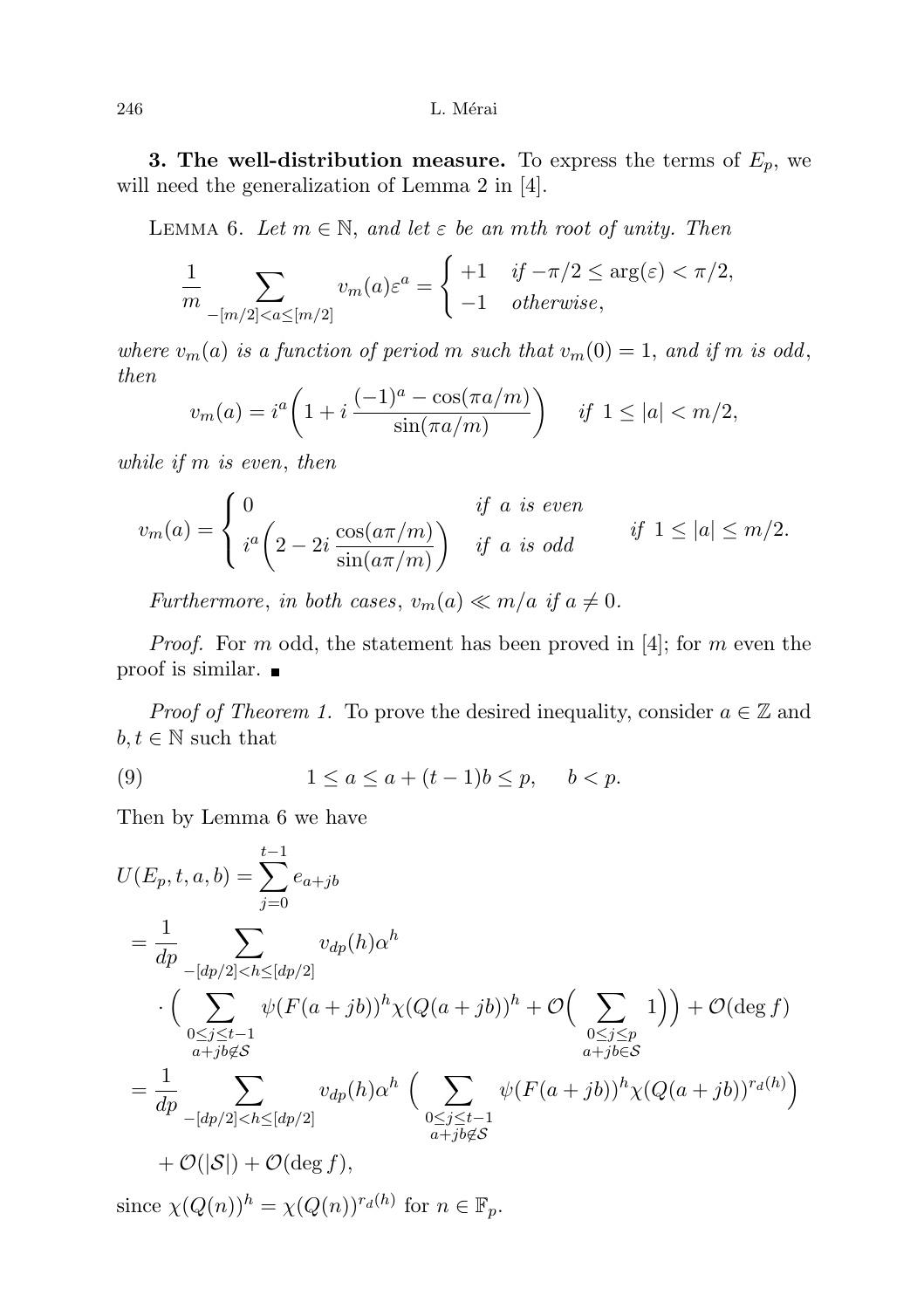If  $0 < |h| \le dp/2$  then  $h \nmid p$  or  $h \nmid d$  (and so  $r_d(h) \nmid d$ ), thus the hybrid character sums are not degenerate. Furthermore,

$$
\max\{\deg f,\deg g\}+s\leq 2(\deg f+\deg g)
$$

and

$$
\deg^* Q^{r_d(h)} = r_d(h) \deg^* Q \le d \deg^* Q,
$$

thus by Theorem 5 we have

$$
|U(E_p, t, a, b)| = \Big| \sum_{j=0}^{t-1} e_{a+jb} \Big|
$$
  
\n
$$
\leq \frac{1}{dp} \sum_{\substack{-[dp/2] < h \leq [dp/2] \\ h \neq 0}} |v_{dp}(h)| \Big| \sum_{\substack{0 \leq j \leq t-1 \\ a+jb \notin S}} \psi(F(a+jb))^h \chi(Q(a+jb))^{r_d(h)} \Big|
$$
  
\n
$$
+ |v_{dp}(0)| + \mathcal{O}(|\mathcal{S}|) + \mathcal{O}(\deg f)
$$
  
\n
$$
\ll \frac{1}{dp} \sum_{\substack{-[dp/2] < h \leq [dp/2] \\ h \neq 0}} |v_{dp}(h)| (\deg^* F + \deg^* Q^{r_d(h)}) p^{1/2} \log p + |v_{dp}(0)|
$$
  
\n
$$
\ll (\deg^* F + \deg^* Q^{r_d(h)}) p^{1/2} \log p \sum_{\substack{-[dp/2] < h \leq [dp/2] \\ h \neq 0}} \frac{1}{|h|}
$$
  
\n
$$
\ll (\deg^* F + d \deg^* Q) p^{1/2} (\log p)^2.
$$

### 4. The correlation measure

*Proof of Theorem 2.* Consider any  $M < p$  and  $D = (d_1, \ldots, d_l)$  such that  $0 \leq d_1 < \cdots < d_l \leq p - M$ . Then

$$
V(E_p, M, D) = \sum_{n=1}^{M} e_{n+d_1} \dots e_{n+d_l}
$$
  
= 
$$
\frac{1}{(dp)^l} \sum_{\substack{1 \le n \le M \\ n+d_1, \dots, n+d_l \notin S}} \prod_{i=1}^{l} \sum_{\substack{-[dp/2] < h_i \le [dp/2] \\ -\alpha^{h_i} (\psi(F(n+d_i)) \chi(Q(n+d_i)))^{h_i} \\ + \mathcal{O}\Big(\sum_{\substack{1 \le n \le M \\ n+d_l \in S}} 1 + \dots + \sum_{\substack{1 \le n \le M \\ n+d_l \in S}} 1\Big) + \mathcal{O}(l \deg f),
$$

whence, separating the contribution of the term with  $h_1 = \cdots = h_l = 0$ ,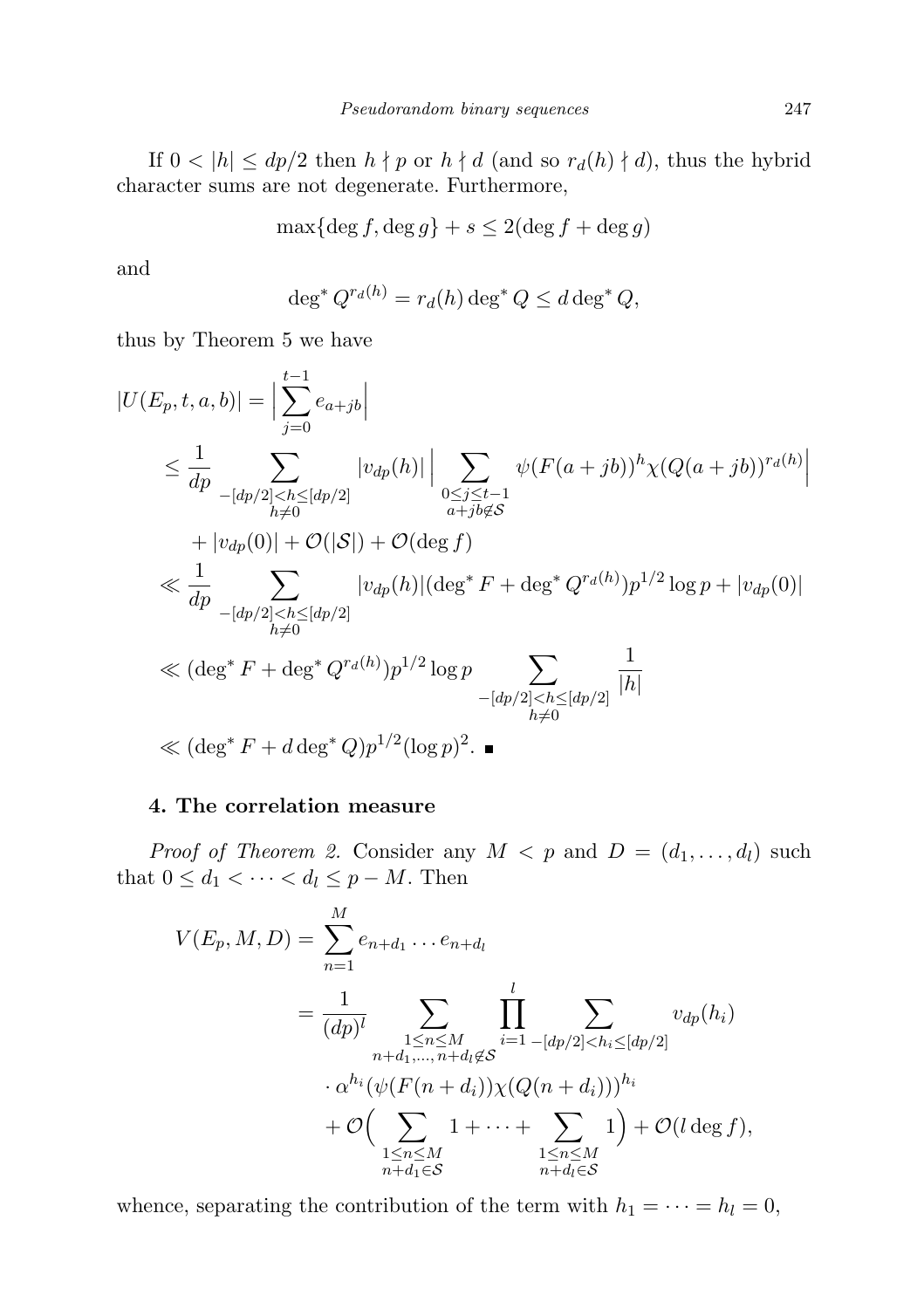$248$   $\,$  L. Mérai

(10) 
$$
V(E_p, M, D) = \frac{1}{(dp)^l} (M + \mathcal{O}(|\mathcal{S}|l))
$$

$$
+ \frac{1}{(dp)^l} \sum_{\substack{-[dp/2] < h_1 \leq [dp/2] \\ (h_1, \dots, h_l) \neq (0, \dots, 0)}} \dots \sum_{\substack{[dp/2] \\ (h_1, \dots, h_l) \neq (0, \dots, 0)}} v_{dp}(h_1) \dots v_{dp}(h_l) \prod_{i=1}^l \alpha^{h_i}
$$

$$
\sum_{\substack{1 \leq n \leq M \\ n+d_1, \dots, n+d_l \notin \mathcal{S}}} \prod_{i=1}^l (\psi(F(n+d_i)) \chi(Q(n+d_i)))^{h_i}
$$

$$
+ \mathcal{O}(|\mathcal{S}|l) + \mathcal{O}(l \deg f).
$$

Now consider one of the innermost sums (where  $(h_1, \ldots, h_l) \neq (0, \ldots, 0)$ ), and let  $h_{i_1} < \cdots < h_{i_r}$  be the non-zero  $h_i$ 's. Then

(11)  
\n
$$
\sum_{\substack{1 \le n \le M \\ n+d_1,\dots, n+d_l \notin \mathcal{S}}} \prod_{i=1}^{l} (\psi(F(n+d_i)) \chi(Q(n+d_i)))^{h_i}
$$
\n
$$
= \sum_{\substack{1 \le n \le M \\ n+d_1,\dots, n+d_l \notin \mathcal{S}}} \psi\left(\sum_{i=1}^{l} h_i F(n+d_i)\right) \chi\left(\prod_{i=1}^{l} Q(n+d_i)^{h_i}\right)
$$
\n
$$
= \sum_{\substack{1 \le n \le M \\ n+d_i_1,\dots, n+d_i_r \notin \mathcal{S}}} \psi\left(\sum_{j=1}^{r} h_{i_j} F(n+d_{i_j})\right) \chi\left(\prod_{j=1}^{r} Q(n+d_{i_j})^{r_d(h_{i_j})}\right)
$$
\n
$$
= \sum_{\substack{1 \le n \le M \\ 1 \le n \le M \\ n+d_{i_1},\dots, n+d_{i_r} \notin \mathcal{S}}} \psi\left(\frac{f_{h_1,\dots, h_l}(n)}{g_{h_1,\dots, h_l}(n)}\right) \chi\left(\frac{q_{h_1,\dots, h_l}(n)}{r_{h_1,\dots, h_l}(n)}\right)
$$

with

$$
f_{h_1,\dots,h_l}(x) = \sum_{t=1}^r h_{i_t} f(x + d_{i_t}) \prod_{\substack{1 \le j \le r \\ j \neq t}} g(x + d_{i_j}),
$$
  

$$
g_{h_1,\dots,h_l}(x) = \prod_{j=1}^r g(x + d_{i_j}),
$$
  

$$
q_{h_1,\dots,h_l}(x) = \prod_{j=1}^r q(x + d_{i_j})^{r_d(h_{i_j})},
$$
  

$$
r_{h_1,\dots,h_l}(x) = \prod_{j=1}^r r(x + d_{i_j})^{r_d(h_{i_j})},
$$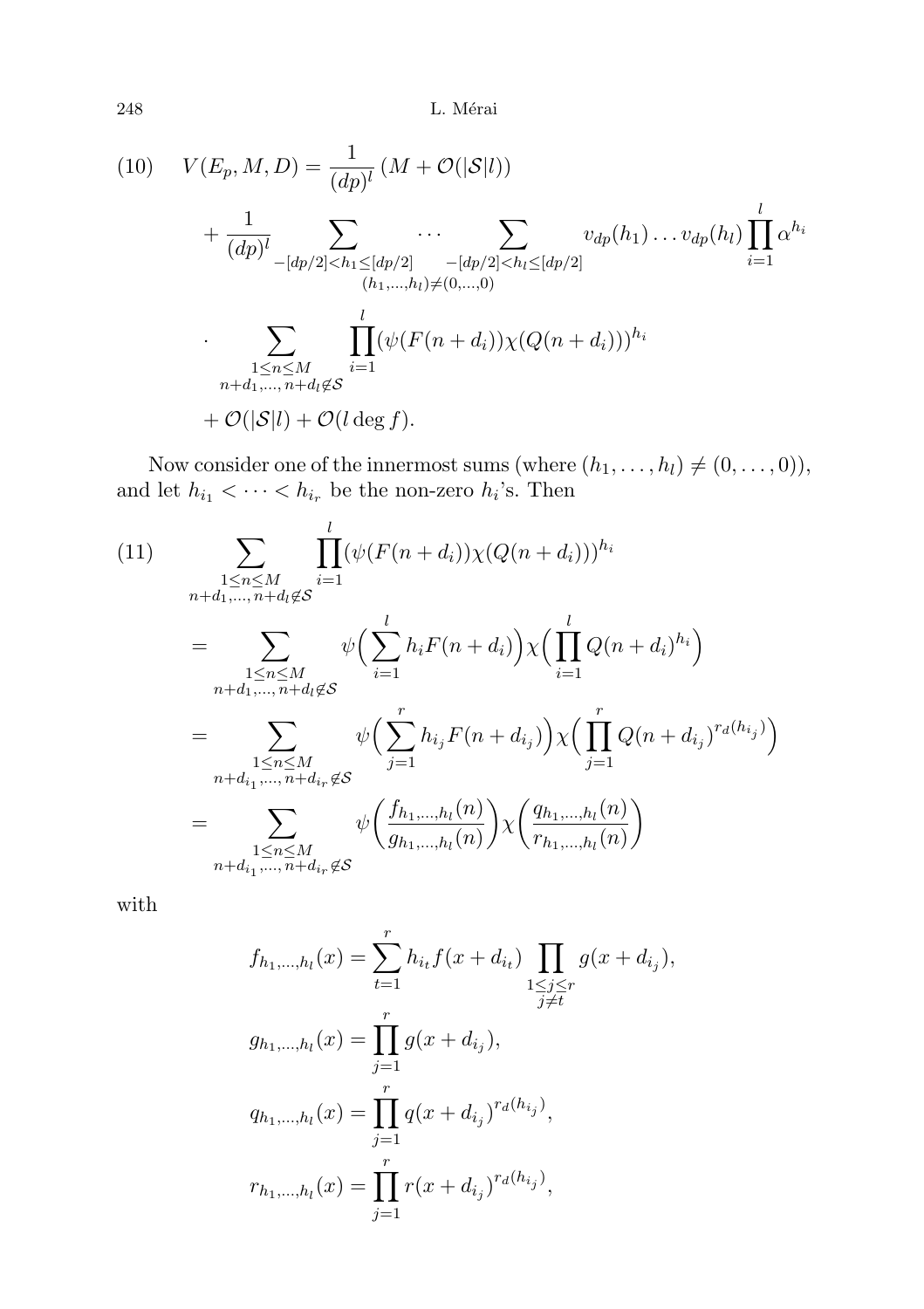so that

$$
\deg f_{h_1,\dots,h_l} \le \deg f + (r-1)\deg g \le \deg f + (l-1)\deg g,
$$
  

$$
\deg g_{h_1,\dots,h_l} = r \deg g \le l \deg g,
$$
  

$$
\deg^* \left(\frac{q_{h_1,\dots,h_l}}{r_{h_1,\dots,h_l}}\right) \le \sum_{j=1}^r r_d(h_{i_j}) \deg^* Q \le l d \deg^* Q.
$$

In order to give an upper bound for the character sum in (11), we have to show that this sum is not degenerate for every  $(h_1, \ldots, h_l) \neq (0, \ldots, 0)$ .

First, suppose that  $p \nmid h_{i_j}$  for all  $j = 1, \ldots, r$ . The following lemma (Lemmas 8 and 9 in [7]) shows that the character sum is not degenerate.

LEMMA 7. If p,  $f(x)$ ,  $g(x)$  and l satisfy the conditions in Theorem 2 and  $p \nmid h_{i_j}$  for  $j = 1, ..., r$ , then  $g_{h_1,...,h_l}(x) \nmid f_{h_1,...,h_l}(x)$ .

By the lemma, from (11) we have

$$
(12) \qquad \bigg| \sum_{\substack{1 \le n \le M \\ n+d_{i_1}, \dots, n+d_{i_r} \notin S}} \psi\left(\frac{f_{h_1, \dots, h_l}(n)}{g_{h_1, \dots, h_l}(n)}\right) \chi\left(\frac{q_{h_1, \dots, h_l}(n)}{r_{h_1, \dots, h_l}(n)}\right) \bigg|
$$
  

$$
\le 3 \bigg(\deg^* \left(\frac{f_{h_1, \dots, h_l}}{g_{h_1, \dots, h_l}}\right) + \deg^* \left(\frac{q_{h_1, \dots, h_l}}{r_{h_1, \dots, h_l}}\right) p^{1/2} \log p
$$
  

$$
\le 3(l+1)(\deg^* F + d \deg^* Q)p^{1/2} \log p,
$$

since

$$
\max\{\deg f_{h_1,\dots,h_l}, \deg g_{h_1,\dots,h_l}\} + s_{h_1,\dots,h_l} \leq \deg f + (l+1) \deg g
$$
  

$$
\leq (l+1) \deg^* F
$$

where  $s_{h_1,...,h_l}$  is the number of distinct zeros of  $g_{h_1,...,h_l}$ .

On the other hand, if there are some  $h_{i_j}$  such that  $p | h_{i_j}$ , then  $d \nmid h_{i_j}$ since  $0 < |h_{i_j}| \leq [dp/2]$ . Let

$$
q'_{h_1,\ldots,h_l}(x) = \prod_{\substack{j=1 \ \text{d} \nmid h_{i_j}}}^{r} q(x + d_{i_j})^{r_d(h_{i_j})}, \quad r'_{h_1,\ldots,h_l}(x) = \prod_{\substack{j=1 \ \text{d} \nmid h_{i_j}}}^{r} r(x + d_{i_j})^{r_d(h_{i_j})}.
$$

From the assumption, none of these polynomials is constant. Thus it is enough to prove the following lemma:

LEMMA 8. If p,  $q(x)$ ,  $r(x)$  and l satisfy the conditions in Theorem 2 and there exists an index j such that  $d \nmid h_{i_j}$ , then

$$
\frac{q'_{h_1,...,h_l}(x)}{r'_{h_1,...,h_l}(x)} = bB(x)^d
$$

for no  $b \in \mathbb{F}_p$  and  $B(x) \in \mathbb{F}_p(x)$ .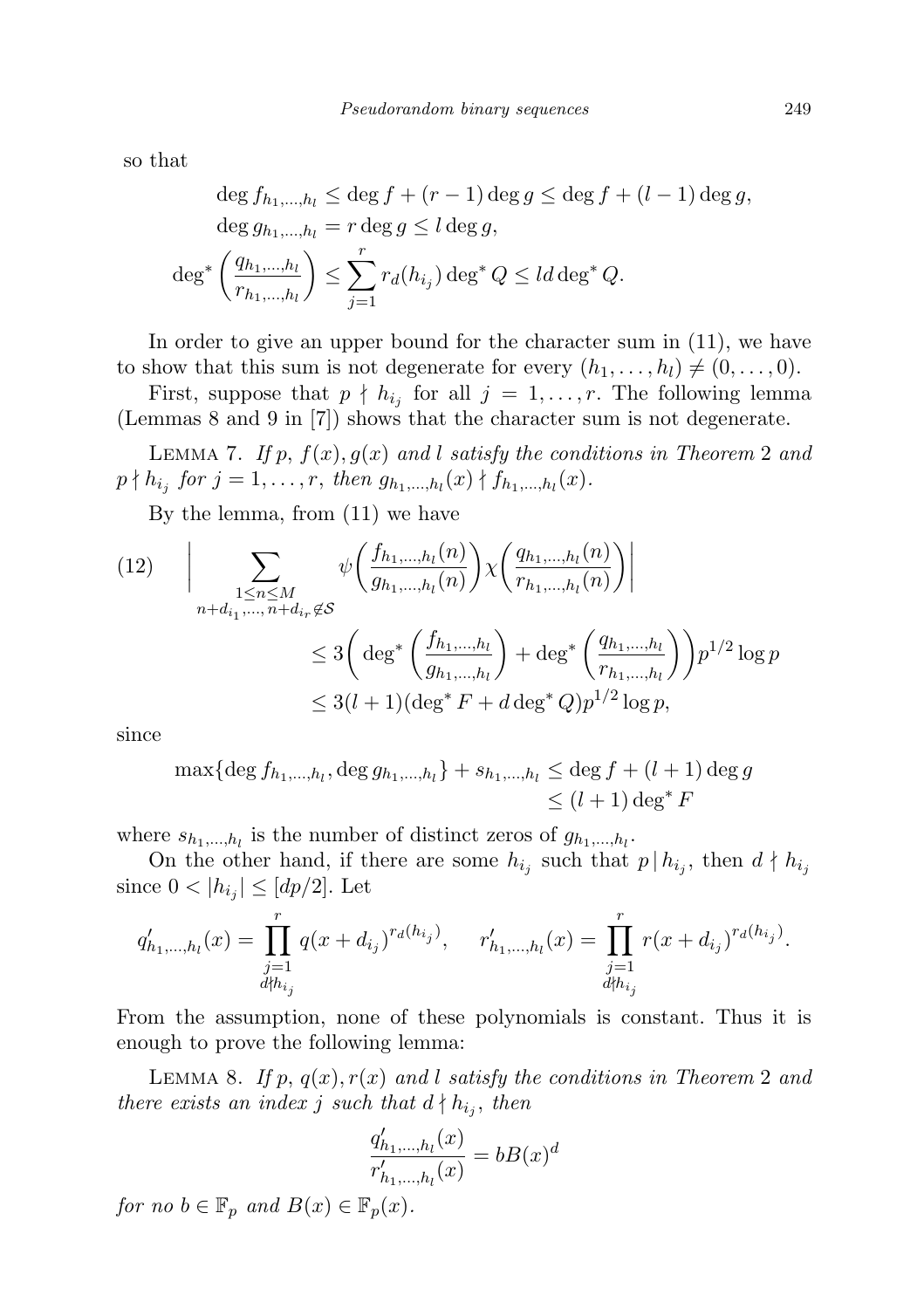250 L. Mérai

In order to prove this, we will need the following lemma from [5].

LEMMA 9. Assume that p is a prime number,  $k, l \in \mathbb{N}$  and  $k, l \leq p$ . Assume also that one of the following conditions holds:

 $(1)$   $l \leq 2$ , (2)  $(4k)^l < p$ .

Then for all  $\mathcal{A}, \mathcal{B} \subset \mathbb{Z}_p$  with  $|\mathcal{A}| = k$  and  $|\mathcal{B}| = l$ , there is a  $c \in \mathbb{Z}_p$  such that the equation

(13) 
$$
a+b=c, \quad a\in\mathcal{A}, b\in\mathcal{B},
$$

has exactly one solution in a, b.

Proof of Lemma 8. We use the approach developed in [3]. We say that  $\varrho(x), \sigma(x) \in \mathbb{F}_p[x]$  are equivalent,  $\sigma \sim \varrho$ , if there is an  $a \in \mathbb{F}_p$  such that  $\rho(x + a) = \sigma(x)$ . Clearly, this is an equivalence relation.

Write  $q(x)$  and  $r(x)$  as the product of irreducible polynomials over  $\mathbb{F}_p$ . It follows from our assumption on the polynomials that all of these irreducible factors are distinct. Let us divide these factors into groups of equivalent factors. A typical group has the following form:  $\varrho(x + a_1), \ldots, \varrho(x + a_u)$ (where  $u \leq \deg q$ ) belong to  $q(x)$ , and  $\varrho(x + b_1), \ldots, \varrho(x + b_v)$  (where  $v \leq \deg r$ ) belong to  $r(x)$ , where the constants  $a_i$ ,  $b_j$  are distinct by assumption.

By the definition of  $q'_{h_1,\dots,h_l}$  and  $r'_{h_1,\dots,h_l}$  the factors occurring in the polynomials for a given group have the following form:  $\varrho(x + a_t + d_{i_j})$  for  $t = 1, \ldots, u$  and  $j = 1, \ldots, r$  and  $\varrho(x + b_z + d_{i_j})$  resp. All these polynomials are equivalent, and no other irreducible factor belongs to this equivalence class.

Now set  $A = \{a_1, ..., a_u, b_1, ..., b_v\}$ ,  $B = \{d_{i_1}, ..., d_{i_r}\}$ . It follows from assumption of Theorem 2 that either

$$
|\mathcal{B}| = r \le l = 2
$$

or

$$
(4|\mathcal{A}|)^{|\mathcal{B}|} \le (4(\deg q + \deg r))^l \le (4\deg^* Q)^l < p,
$$

so that one of the assumptions (1) or (2) in Lemma 9 holds, and thus the lemma can be applied. Hence there is a  $c \in \mathbb{F}_p$  that has exactly one representation (13). Thus either  $\varrho(x+c) \nmid q'_{h_1,...,h_l}(x)$  or  $\varrho(x+c) \nmid r'_{h_1,...,h_l}(x)$ , so

$$
\varrho(x+c) \, | \, q'_{h_1,\dots,h_l}(x) (r'_{h_1,\dots,h_l}(x))^{d-1}
$$

but

$$
(\varrho(x+c))^d \nmid q'_{h_1,\dots,h_l}(x) (r'_{h_1,\dots,h_l}(x))^{d-1}.\blacksquare
$$

By Lemma 8 the character sum in (12) is not degenerate, so the inequality also holds if there are some  $h_{i_j}$  such that  $p | h_{i_j}$ .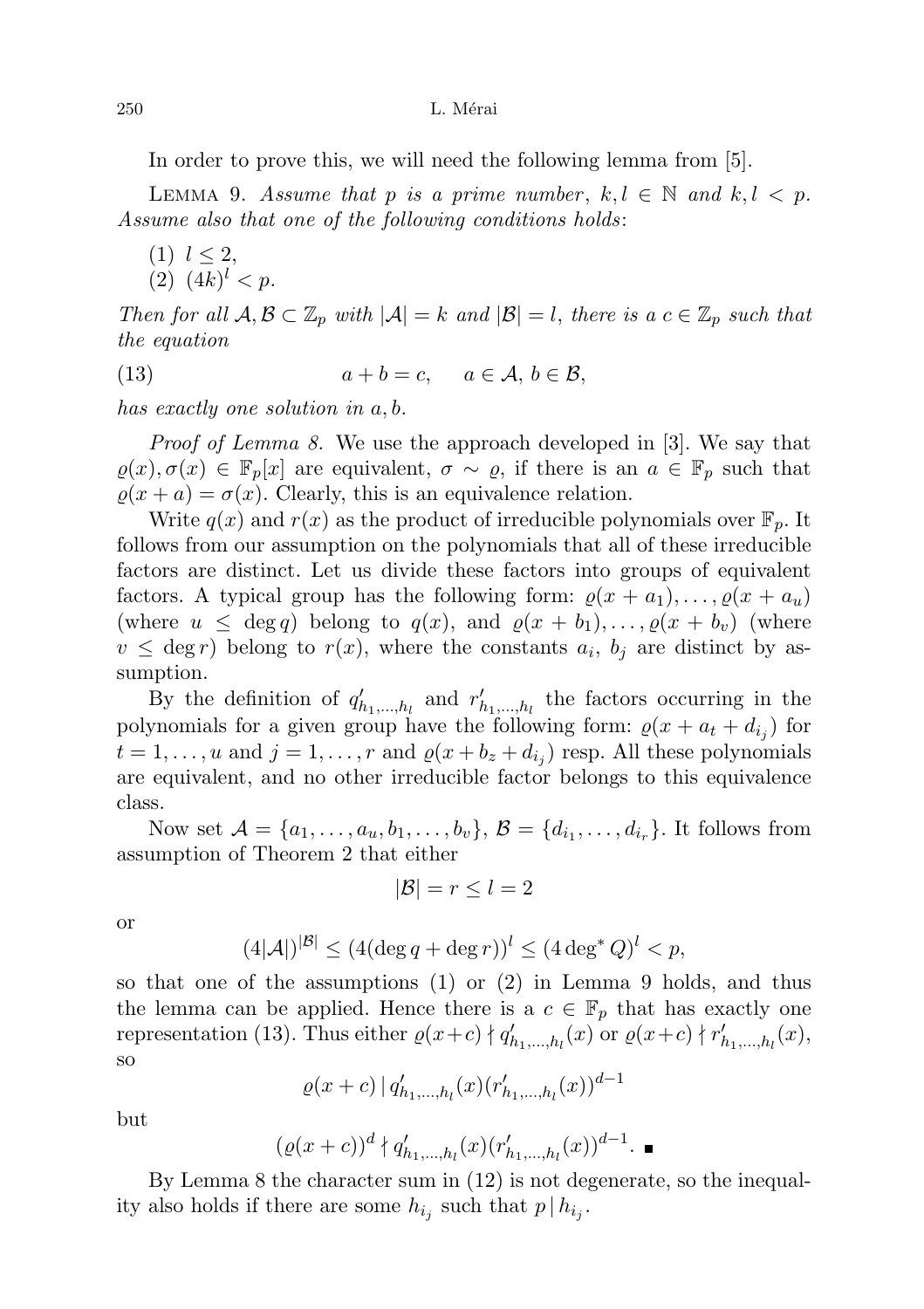Thus (10) and (12) yield  
\n
$$
|V(E_p, M, D)| \ll \frac{1}{(dp)^l} \Big| \sum_{\substack{[-[dp/2] < h_1 \leq [dp/2] \\ (h_1, \ldots, h_l) \neq (0, \ldots, 0)}} \cdots \sum_{\substack{[dp/2] \\ (h_1, \ldots, h_l) \neq (0, \ldots, 0)}} v_{dp}(h_1) \cdots v_{dp}(h_l) \Big|
$$
\n
$$
\cdot \Big| \sum_{\substack{1 \leq n \leq M \\ n+d_1, \ldots, n+d_l \notin S}} \psi \Big( \prod_{i=1}^l h_i F(n + d_i) \Big) \chi \Big( \sum_{i=1}^l Q(n + d_i)^{h_i} \Big) \Big|
$$
\n
$$
+ O(|S|l) + O(l \deg f)
$$
\n
$$
\ll \frac{1}{(dp)^l} (l+1) (\deg^* F + d \deg^* Q) p^{1/2} \log p \Big( \sum_{|h| < dp/2} |v_{dp}(h)| \Big)^l
$$
\n
$$
+ O(|S|l) + O(l \deg f)
$$
\n
$$
\ll \frac{1}{(dp)^l} (l+1) (\deg^* F + d \deg^* Q) p^{1/2} \log p \Big( 1 + \sum_{0 < |h| < dp/2} \frac{dp}{h} \Big)^l
$$
\n
$$
+ O(|S|l) + O(l \deg^* Q)
$$
\n
$$
\ll (l+1) (\deg^* F + d \deg^* Q) p^{1/2} (\log p)^{l+1},
$$

which completes the proof of Theorem 2.  $\blacksquare$ 

#### References

- [1] N. Alon, Y. Kohayakawa, C. Mauduit, C. G. Moreira and V. Rödl, Measures of pseudorandomness for finite sequences: typical values, Proc. London Math. Soc. (3) 95 (2007), 778–812.
- [2] T. Cochrane, On a trigonometric inequality of Vinogradov, J. Number Theory 27  $(1987), 9-16.$
- [3] L. Goubin, C. Mauduit and A. Sárközy, Construction of large families of pseudorandom binary sequences, J. Number Theory 106 (2004), 56–69.
- [4] C. Mauduit, J. Rivat and A. Sárközy, Construction of pseudorandom binary sequence using additive characters, Monatsh. Math. 141 (2004), 197–208.
- [5] C. Mauduit and A. Sárközy, Construction of pseudorandom binary sequences by using the multiplicative inverse, Acta Math. Hungar. 108 (2005), 239–252.
- $[6] \quad -$ ,  $\quad$ ,  $\quad$  on finite pseudorandom binary sequences I: Measure of pseudorandomness, the Legendre symbol, Acta Arith. 82 (1997), 365–377.
- [7] L. Mérai, A construction of pseudorandom binary sequences using rational functions, Uniform Distribution, to appear.
- [8] —, Construction of large families of pseudorandom binary sequences, Ramanujan J., to appear.
- [9] S. M. Oon, *Construction des suites binaires pseudo-aléatoires*, PhD thesis, Nancy, 2005.